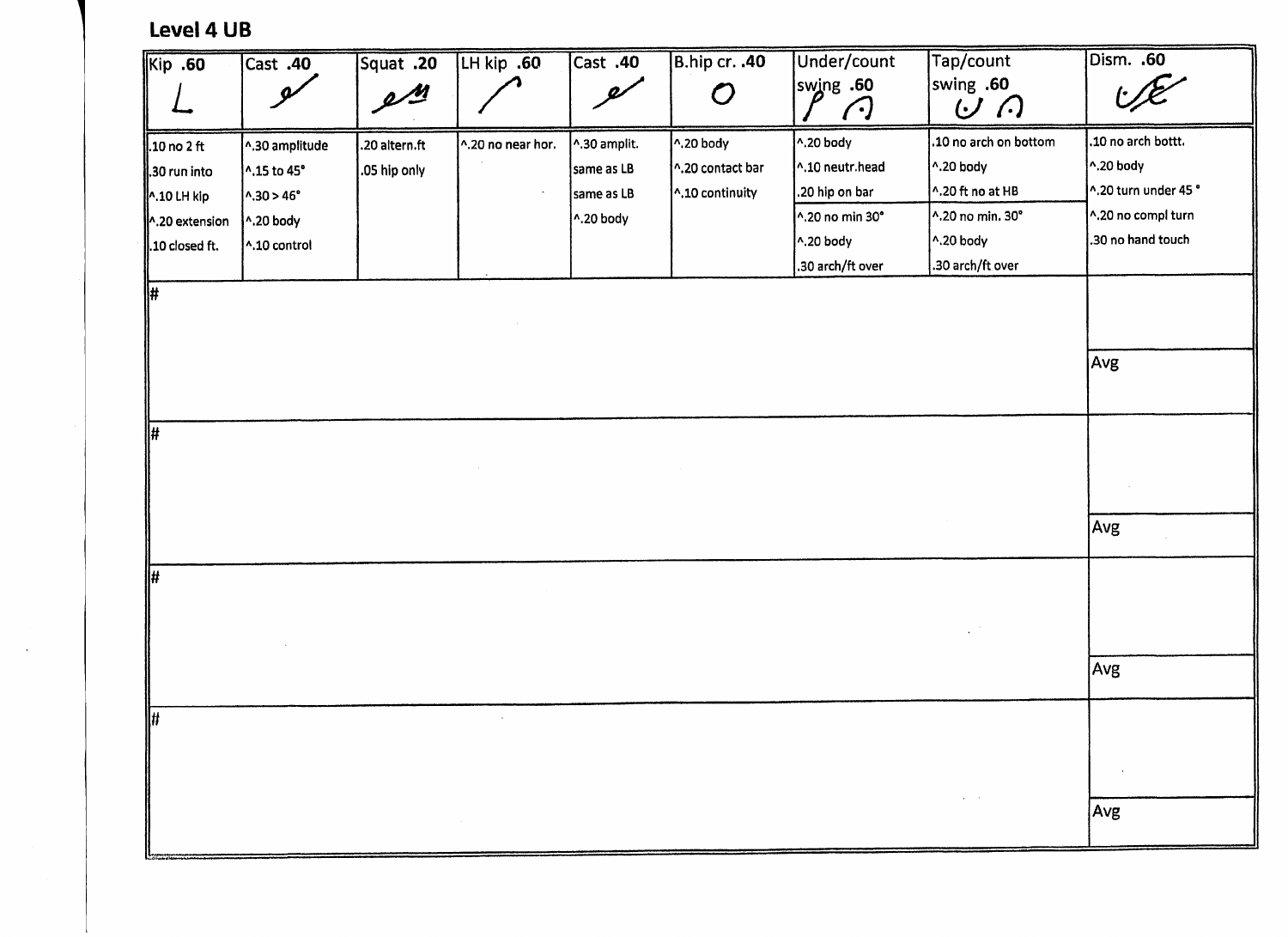| <b>BB</b> L 4                        |                                                                       |                                                                                                                                                                 |                                                    |                                                                      |                                                                                                                 | <b>Time 1:05</b>                           |                                                                                                                                                         |
|--------------------------------------|-----------------------------------------------------------------------|-----------------------------------------------------------------------------------------------------------------------------------------------------------------|----------------------------------------------------|----------------------------------------------------------------------|-----------------------------------------------------------------------------------------------------------------|--------------------------------------------|---------------------------------------------------------------------------------------------------------------------------------------------------------|
| Mnt. .20                             | Cartwheel .60                                                         | RdJ and scale .40<br>Y                                                                                                                                          | Split leap .60                                     | Handstand .6                                                         | Spl+Str .40/.40<br>$\overline{\phantom{a}}$                                                                     | 1/2 turn .40<br>$\boldsymbol{\mathcal{U}}$ | Dismount .60<br>the                                                                                                                                     |
| $\bigwedge$ 10 lack of<br>continuity | .10 Incor. Hand placement<br>^.30 Failure to pass through<br>vertical | ^.10 ea leg at min.45°<br>.10 maintain height in RdJ<br>.05 failure to pause in arab<br>$\bm{\varphi}$<br>^.20 leg min. horiz.<br>^.10 hold 1 sec.<br>$\bullet$ | 1.10 beng leg on take off<br>.05 no pause in arab. | .10 incor. Hand placement<br>^.30 no vertical<br>1.10 no hold 1 sec. | ^.10 no ft. closed<br>.10 failure to land<br>ft simult.<br>^.20 continuity<br>betw. Jumps<br>.10 no simul. Land | .10 inc. leg<br>.30 heel snap              | .10 simul. Hands<br>^.30 no vertical<br>$\sim$ 10 hold 1 sec.<br>^.10 incompl.<br>or over turn<br>1.10 no hand on<br>^.60 compl. Dism.<br>$1.00 + fall$ |
| #                                    |                                                                       |                                                                                                                                                                 |                                                    |                                                                      |                                                                                                                 |                                            | $\sqrt{ }$                                                                                                                                              |
|                                      |                                                                       |                                                                                                                                                                 |                                                    |                                                                      |                                                                                                                 |                                            | Avg.                                                                                                                                                    |
| #                                    |                                                                       |                                                                                                                                                                 |                                                    |                                                                      |                                                                                                                 |                                            |                                                                                                                                                         |
|                                      |                                                                       |                                                                                                                                                                 |                                                    |                                                                      |                                                                                                                 |                                            | Avg                                                                                                                                                     |
| Ħ,                                   |                                                                       |                                                                                                                                                                 |                                                    |                                                                      |                                                                                                                 |                                            |                                                                                                                                                         |
|                                      |                                                                       |                                                                                                                                                                 |                                                    |                                                                      |                                                                                                                 |                                            | Avg                                                                                                                                                     |
| Ħ,                                   |                                                                       |                                                                                                                                                                 |                                                    |                                                                      |                                                                                                                 |                                            |                                                                                                                                                         |
|                                      |                                                                       |                                                                                                                                                                 | $\sim$                                             |                                                                      |                                                                                                                 |                                            | Avg.                                                                                                                                                    |
|                                      | that is                                                               |                                                                                                                                                                 |                                                    |                                                                      |                                                                                                                 |                                            |                                                                                                                                                         |

 $\sim$